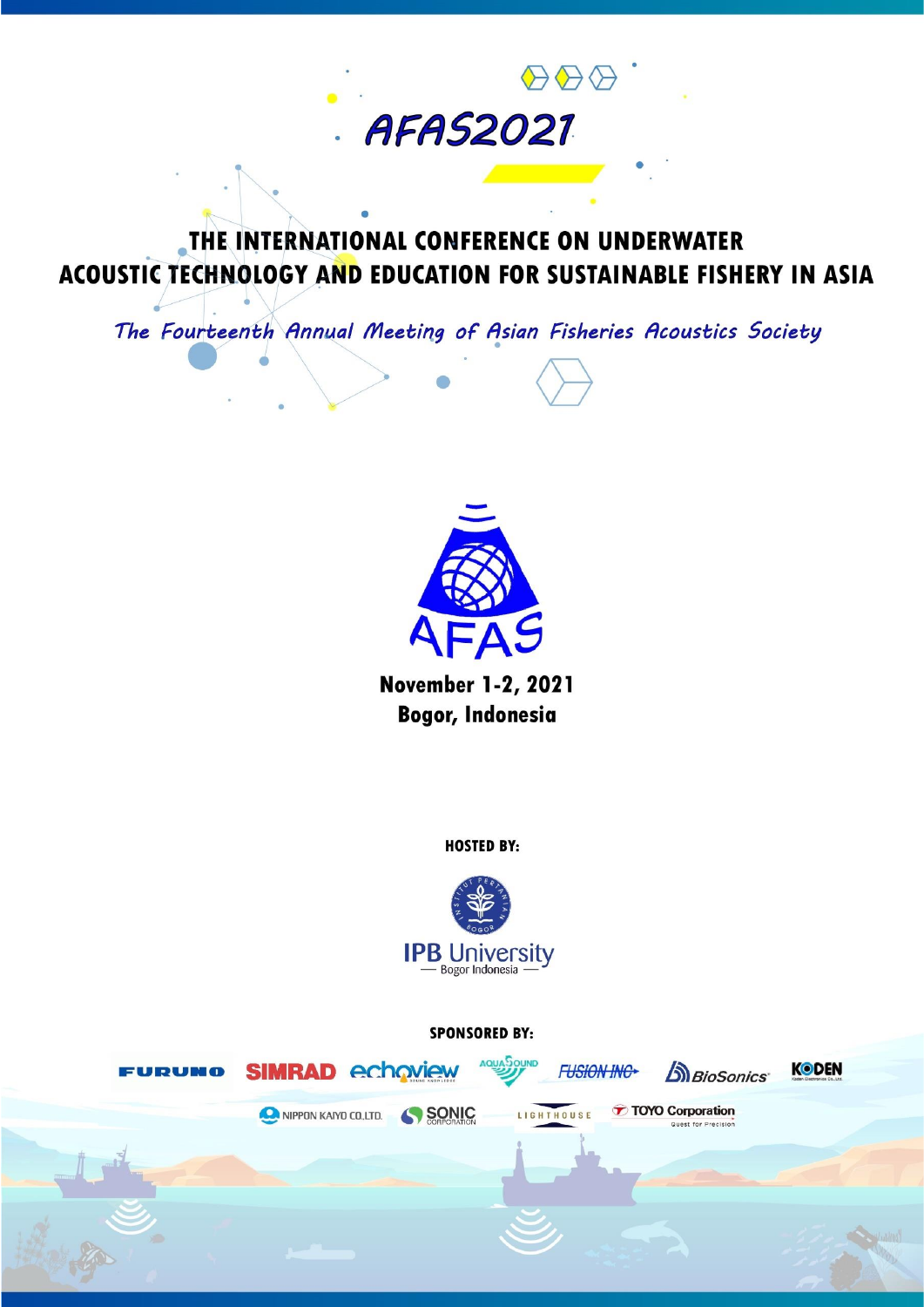

| Massage from Chairman AFAS2021                      |  |
|-----------------------------------------------------|--|
| Massage from Rector IPB University                  |  |
| Massage from Vice chairman and the chairman of AFAS |  |
|                                                     |  |
|                                                     |  |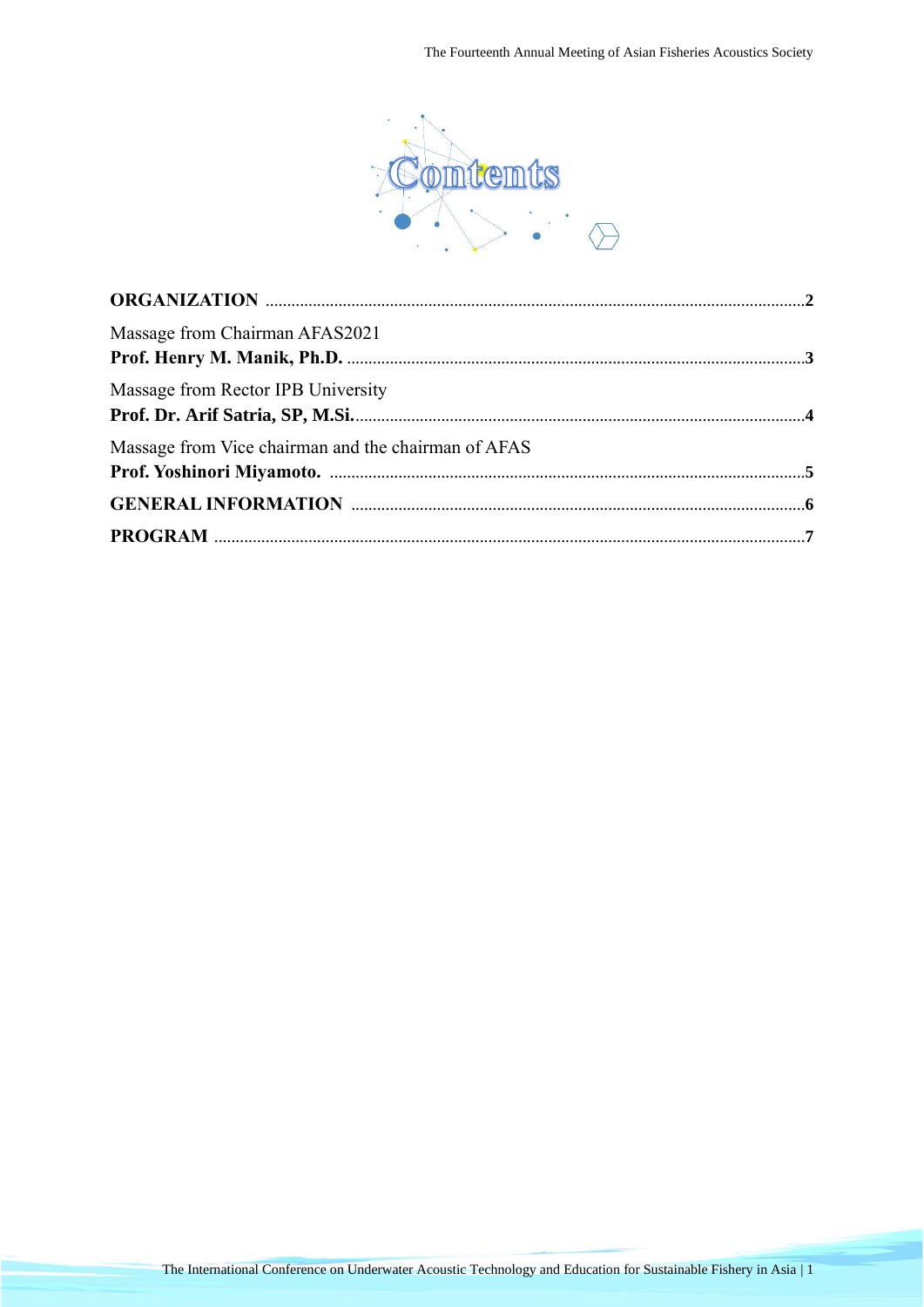

# **STEERING COMMITTE**

#### **Chairman:**

 Prof. Henry M. Manik, Ph.D. *IPB University, Bogor Indonesia*

# **Vice Chairman of AFAS:**

### Prof. Yoshinori Miyamoto (**The Chairman of AFAS**)

 *Tokyo University of Marine Science and Technology, Japan)* Prof. Tohru Mukai

 *Hokkaido University, Japan*

 Mr. Raja Bidin Raja Hassan *MFRDMD/SEAFDEC, Malaysia*

#### **O** Member:

 Prof. Doojin Hwang *Chonnam National University, Korea* Prof. Yong Tang *Dalian Ocean University, China* Prof. Hsueh-Jung Lu, Ph.D  *National Taiwan Ocean University*

# **LOCAL ORGANIZING COMMITTEE**

 **Chairman:**  Prof. Henry M. Manik, Ph.D. *IPB University, Bogor Indonesia*

#### **Member:**

Prof. Indra Jaya, Ph.D Dr. I Gede Hendrawan *IPB University Udayana University (UNUD)* Dr. Agus S. Atmadipoera Dr. Fauziyah *IPB University Sriwijaya University (UNSRI)* Irsan S. Brodjonegoro, Ph.D Mr. Asep Priatna *Bandung Institute of Technologi (ITB) Marine Fisheries Research Institute* Danar Guruh Pratomo, Ph.D Dr. Susilohadi *Sepuluh Nopember Institute of Technology (ITS)* Dr. Dony Apdillah

*Raja Ali Haji Maritime University (UMRAH)*

*Marine Geological Institute*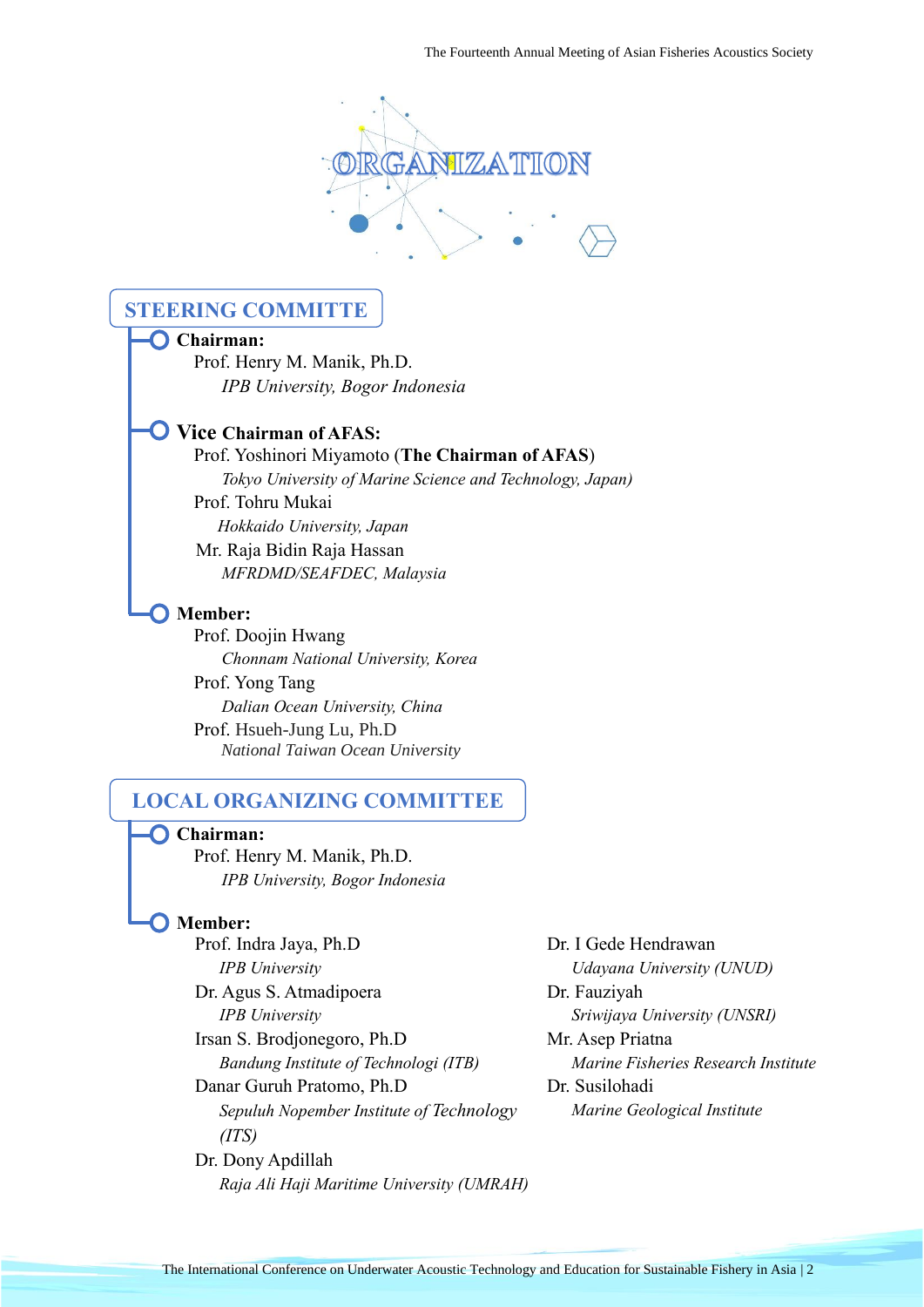

Message from Chairman of Local Organizing Committee

*Prof. Henry M. Manik, Ph.D.*

One behalf of the Organizing Committee, I am honored and delighted to welcome you to the *The Fourteenth Annual Meeting of Asian Fisheries Acoustics Society AFAS2021 The International Conference on Underwater Acoustic Technology and Education for Sustainable Fishery in Asia* which are held virtually due to COVID-19 pandemic.

I believe that during those two days conferences, we have all has insightful, interactive discussions and great chance to share the outcomes of our research. We also expect to provide technical demonstrations, and numerous opportunities for networking.

As a conference chair of AFAS2021, I know that the success of the conference depends ultimately on the many people who have worked with us in planning and organizing both the technical program and supporting sponsor arrangements. In particular, we thank the AFAS Chairman for his wise advice and brilliant suggestion on organizing the AFAS program; the Board Member of AFAS for their thorough and timely supporting this meeting, and IPB University who have helped us to maintain IT platform. Recognition should go to the Local Organizing Committee members who have all worked extremely hard for the details of important aspects of the conference programs.

In closing, I would like to extend my warmest gratitude to all participants with good wishes. I look forward to a successful conference.

**Prof. Henry M. Manik, Ph.D.** Chair, Local Organizing Committee of AFAS 2021 Bogor, INDONESIA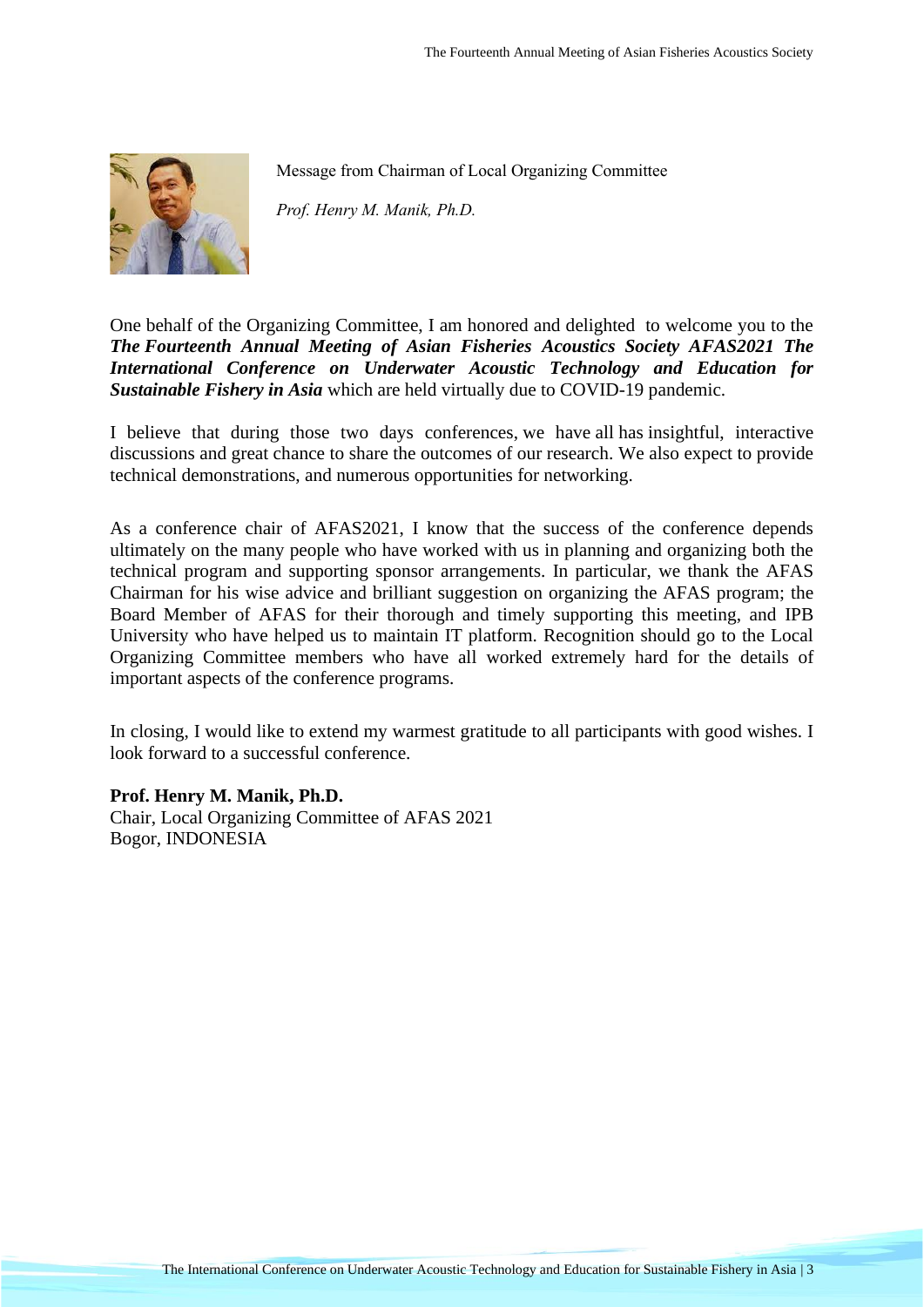

Message from Rector of IPB University for AFAS,

*Prof. Arif Satria, Ph.D*

It is my great pleasure and honor for me to welcome our honorable guests, colleagues, and distinguished participant at "*14th annual meeting of the Asian Fisheries Acoustics Society (AFAS) 2021* in Bogor, West Java Indonesia. In particular, I would like to give my biggest respect and honor to Prof. Henry Manik from Department of Marine Science and Technology, IPB University, the chairman of the steering committee and Prof Yoshinori Miyamoto, the AFAS chairman.

The annual meeting of the Asian Fisheries Acoustic Society is providing a great opportunity for scholars and graduate students from IPB University to contribute and exchange the knowledge and experience on marine science and technology especially fisheries acoustics with Asian Scientists. IPB University is one of the famous national universities in Indonesia, and was founded in 1963. The Department of Marine Science and Technology Faculty of Fisheries and Marine Sciences IPB University aims to educate and develop theories and application of marine science and technology.

Until now, Asian marine scientist and marine engineer are developing various technologies for utilizing marine resources sustainably. Especially, the sustainable management of fisheries resources has been highly improved because of great beneficial outcomes from various acoustic studies. I can emphasize that the fishery acoustics applications are extremely crucial to understand the ecosystem of aquatic organisms. I believe that all talks and discussions presented during the annual meeting of the AFAS 2021 will be greatly helpful in establishing and gaining the deep knowledge on underwater acoustics technology and practical applications to enable to accomplish better and sustainable fisheries industry as well as government policies managements in Asian waters.

In closing, I would like to extend my warmest gratitude to all participant with good wishes. I look forward to a successful meeting.

Thank you.

**Prof. Arif Satria, Ph.D**

**Rector of IPB University**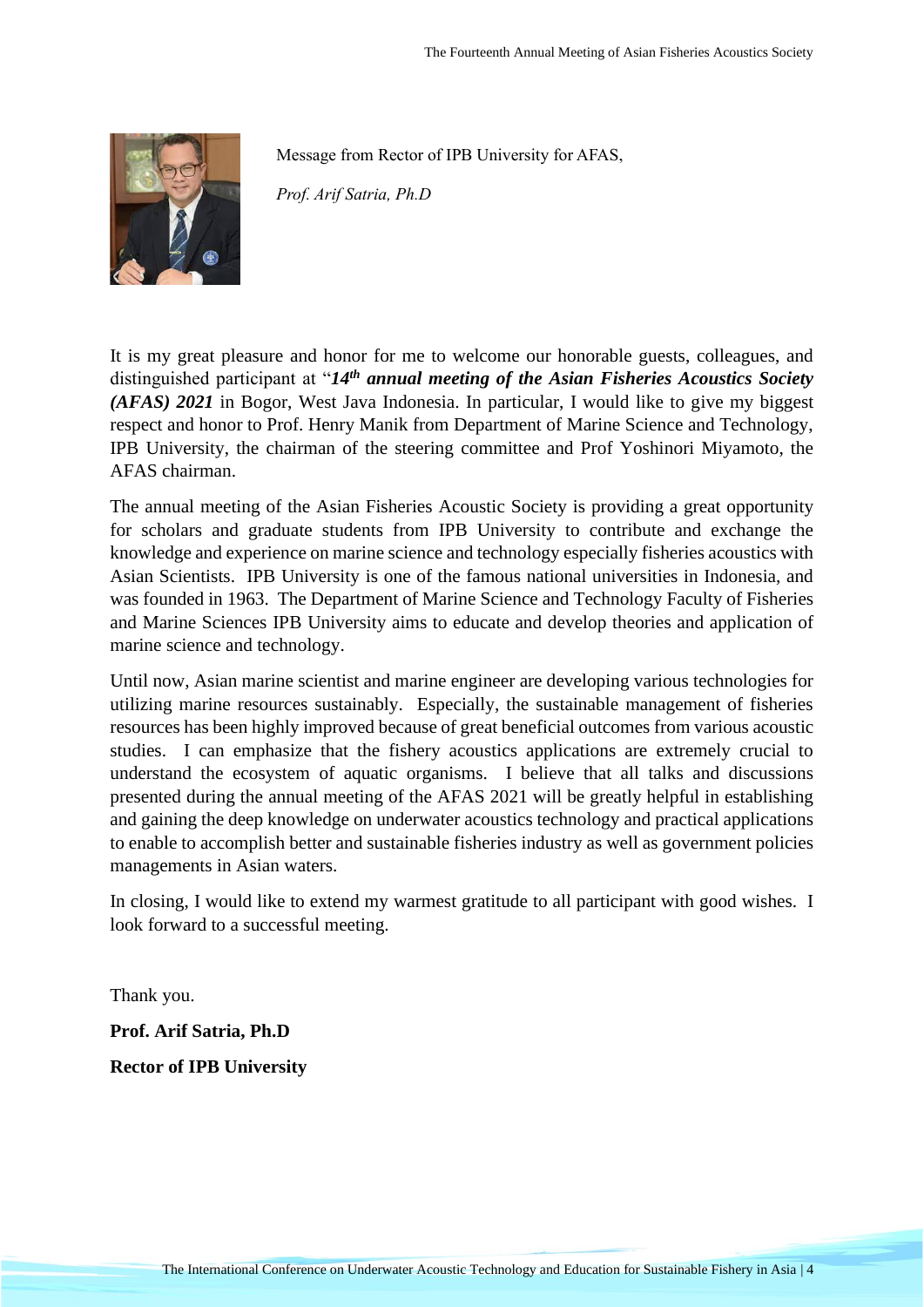Message from CHAIRMAN of AFAS, *Prof. Yoshinori Miyamoto, Ph.D*



Professor MIYAMOTO Yoshinori

**Chairman of AFAS**

**Tokyo University of Marine Science and Technology, Japan**

On behalf of the Asian Fisheries Acoustics Society, I would like to give a brief address. Our society has been established in 2007 in Dalian, China. However, in 2020, COVID-19 raged and the whole world was exhausted, so AFAS2020 had to be postponed. It was feared that the conference would be held in 2021 as well. AFAS2021 has become possible to do by the Web meeting. I am very pleased to have the memorable fourteenth annual meeting AFAS2021 in Bogor in Indonesia.

Since its foundation, we have experienced thirteenth annual meetings held in Dalian, Incheon, Taipei, Penang, Qingdao, Busan, Tokyo, Kaohsiung, Bangkok, Hakodate, Guangzhou, Jeju and Keelung in Asian countries. Fortunately owing to diligence and passion of members, financial support of sponsor companies, and cooperation of local organization, AFAS has been growing up to a regular society which 80 to 100 persons attend every year. The publication of research results for sustainable fisheries in Asia through fisheries acoustics has great international significance. AFAS is to promote further progress of science and technologies on fisheries acoustics in Asia.

I am sincerely grateful for support from many companies from many companies in AFAS2021.

It is a great pleasure to hold the 14th AFAS meeting in Bogor with many people gathered on the Web meeting. To the success of this conference, we hope that a lively exchange of opinions is carried out.

Lastly, Professor Henry Manik of IPB University would like to express my sincere gratitude to the Steering Committee Chairperson who hosts this conference. I would like to thank all the members of the local organization committee of AFAS 2021 to prepare this meeting.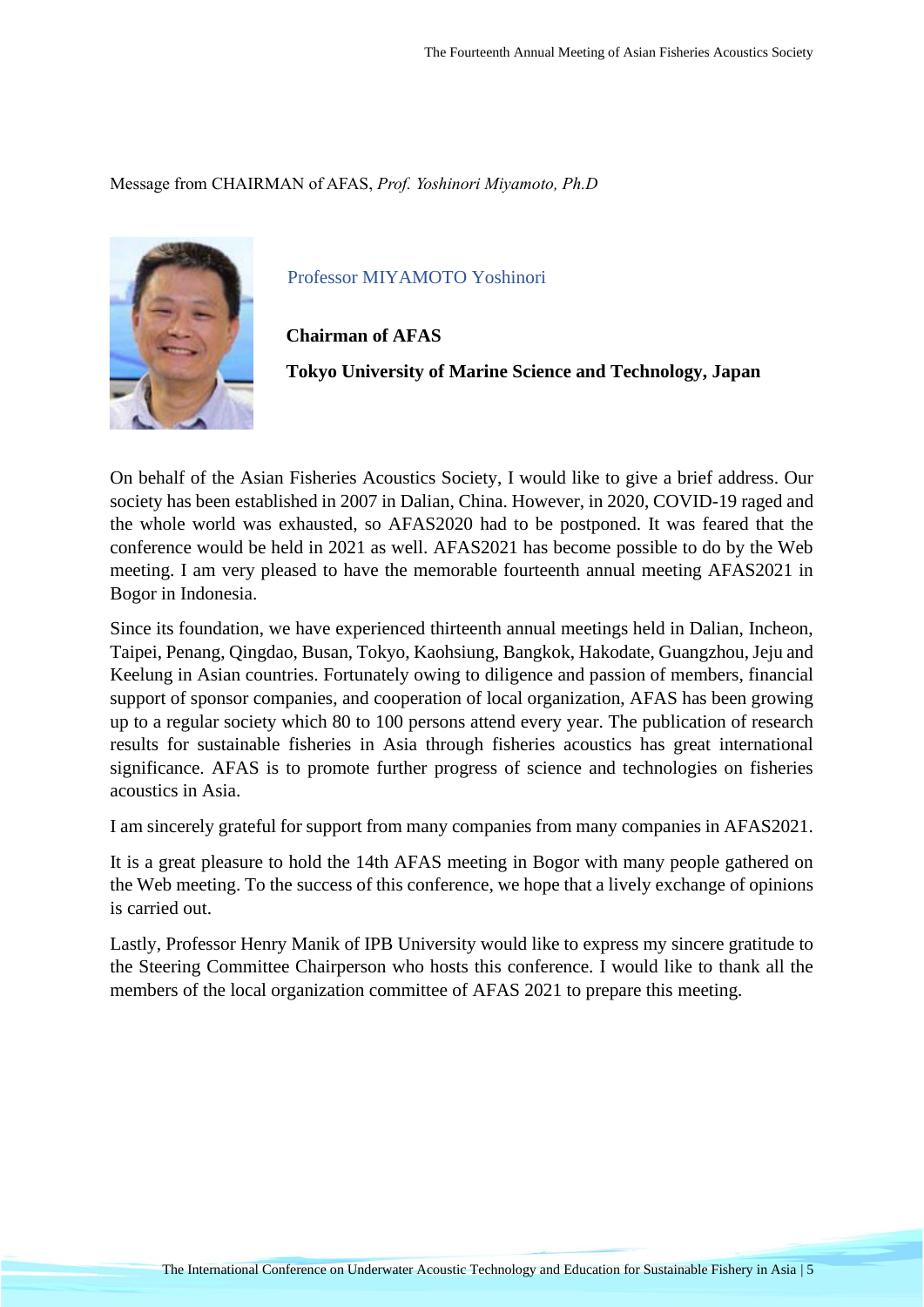

**Bogor** is a landlocked [city](https://en.wikipedia.org/wiki/Cities_of_Indonesia) in the [West Java](https://en.wikipedia.org/wiki/West_Java) [province,](https://en.wikipedia.org/wiki/Provinces_of_Indonesia) [Indonesia.](https://en.wikipedia.org/wiki/Indonesia) Located around 60 kilometers (37 miles) south of the national capital of [Jakarta,](https://en.wikipedia.org/wiki/Jakarta) Bogor is the 6th largest city of [Jakarta metropolitan area](https://en.wikipedia.org/wiki/Jakarta_metropolitan_area) and the 14th nationwide. The city covers an area of  $118.50 \text{ km}^2$ , and it had a population of 1,043,070 at the 2020 Census. Bogor is an important economic, scientific, cultural and tourist center, as well as a mountain resort. The city is situated in the western part of [Java](https://en.wikipedia.org/wiki/Java) island, about 53 km south of the capital [Jakarta](https://en.wikipedia.org/wiki/Jakarta) and 85 km northwest of [Bandung,](https://en.wikipedia.org/wiki/Bandung) the administrative center of West Java Province. Bogor spreads over a [basin](https://en.wikipedia.org/wiki/Structural_basin) near volcanoes Salak, which peaks at about 12 km south, and [Mount Gede](https://en.wikipedia.org/wiki/Mount_Gede) whose top is 22– 25 km south-east of the city. The average elevation is 265 meters, maximum 330 m, and minimum 190 meters above sea level. The terrain is rather uneven:  $17.64 \text{ km}^2$  of its area has slopes of 0–2°, 80.9 km<sup>2</sup> from 2° to 15°, 11 km<sup>2</sup> between 15° and 25°, 7.65 km<sup>2</sup> from 25° to  $40^{\circ}$  and 1.20 km<sup>2</sup> over  $40^{\circ}$ ; the northern part is relatively flat and the southern part is hillier. Bogor has a [tropical rainforest climate,](https://en.wikipedia.org/wiki/Tropical_rainforest_climate) and more humid and rainy than in many other areas of West Java – the average [relative humidity](https://en.wikipedia.org/wiki/Relative_humidity) is 70%, the average annual precipitation is about 1700 mm, but more than 3500 mm in some areas. Most rain falls between December and February. Because of this weather, Bogor has the nickname "Rain City". The temperatures are lower than in coastal Java: the average maximum is 25.9  $\rm{°C}$  (cf. 32.2  $\rm{°C}$ ) in Jakarta). Daily fluctuations  $(9-10 \degree C)$  are rather high for Indonesia. The absolute maximum temperature was recorded at 38 °C and the minimum at 3 °C.

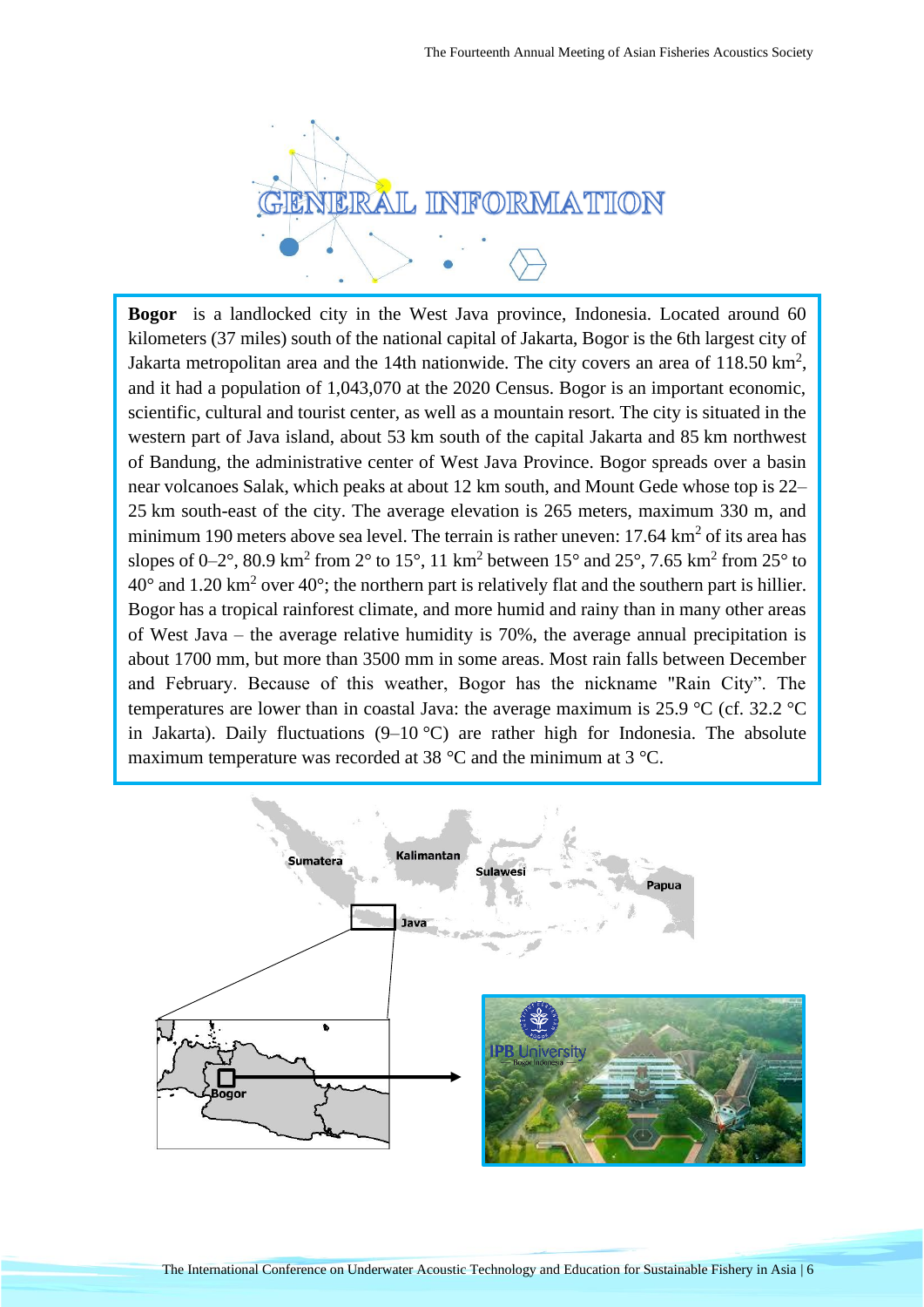

| Day 1, November $1st$ , 2021 (UTC+7)                                  |                                                                                                            |
|-----------------------------------------------------------------------|------------------------------------------------------------------------------------------------------------|
| $07.00 - 08.00$                                                       | <b>Registration</b>                                                                                        |
| $08.00 - 08.10$                                                       | <b>Opening Session</b>                                                                                     |
| $08.10 - 08.20$                                                       | <b>Introduction of Guests and Leaders</b>                                                                  |
|                                                                       | Prof. Henry M. Manik, Ph.D., Chairman of Local Organizing Committee of AFAS 2021,                          |
|                                                                       | IPB University Bogor, Indonesia                                                                            |
| $08.20 - 08.30$                                                       | <b>Welcome Speech</b>                                                                                      |
|                                                                       | Dr. rer.nat. Hawis Madduppa, Head Department of Marine Science and Technology                              |
|                                                                       | IPB University Bogor, Indonesia                                                                            |
| $08.30 - 08.40$                                                       | <b>Welcome Speech</b>                                                                                      |
|                                                                       | Dr. Fredinan Yulianda, Dean of Faculty of Fisheries and Marine Sciences<br>IPB University Bogor, Indonesia |
| $08.40 - 08.50$                                                       | <b>Opening Ceremony</b>                                                                                    |
|                                                                       | Prof. Dr. Arif Satria, Rector of IPB University Bogor, Indonesia                                           |
| $08.50 - 09.00$                                                       | <b>Welcome Address</b>                                                                                     |
|                                                                       | Prof. Yoshinori Miyamoto, Ph.D, Chairman of AFAS 2021                                                      |
| $09.00 - 09.10$                                                       | <b>Break</b>                                                                                               |
|                                                                       | <b>Keynote Speaker and Sponsor Session,</b>                                                                |
| Chair: Prof. Henry M. Manik, Ph.D, Co-Chair: Prof. Yoshinori Miyamoto |                                                                                                            |
| $09.10 - 10.00$                                                       | <b>Keynote Speaker 1</b>                                                                                   |
|                                                                       | <b>Recent Advances in Instantaneous Wide-Area Sensing of Fish</b>                                          |
|                                                                       | <b>Population Density and Behavior with Ocean Acoustic Waveguide</b>                                       |
|                                                                       | <b>Remote Sensing</b>                                                                                      |
|                                                                       | Prof. Nicholas Makris, Massachusetts Institute of Technology USA                                           |
|                                                                       | Director of the Center for Ocean Engineering at MIT                                                        |
|                                                                       | Professor of Mechanical and Ocean Engineering                                                              |
|                                                                       | William I. Koch Professor of Marine Technology                                                             |
|                                                                       | Secretary of the Navy/Chief of Naval Operations Scholar of Oceanographic Sciences                          |
| $10.00 - 10.50$                                                       | <b>Keynote Speaker 2</b>                                                                                   |
|                                                                       | Utilization of Underwater Acoustic Technology for Hydro-                                                   |
|                                                                       | <b>Oceanographic Surveys</b>                                                                               |
|                                                                       | Vice Admiral Dr. Agung Prasetiawan, M.A.P (Hydrographic and Oceanographic Center,                          |
|                                                                       |                                                                                                            |
| <b>Sponsor Session</b>                                                | Indonesian Navy, Pushidrosal)                                                                              |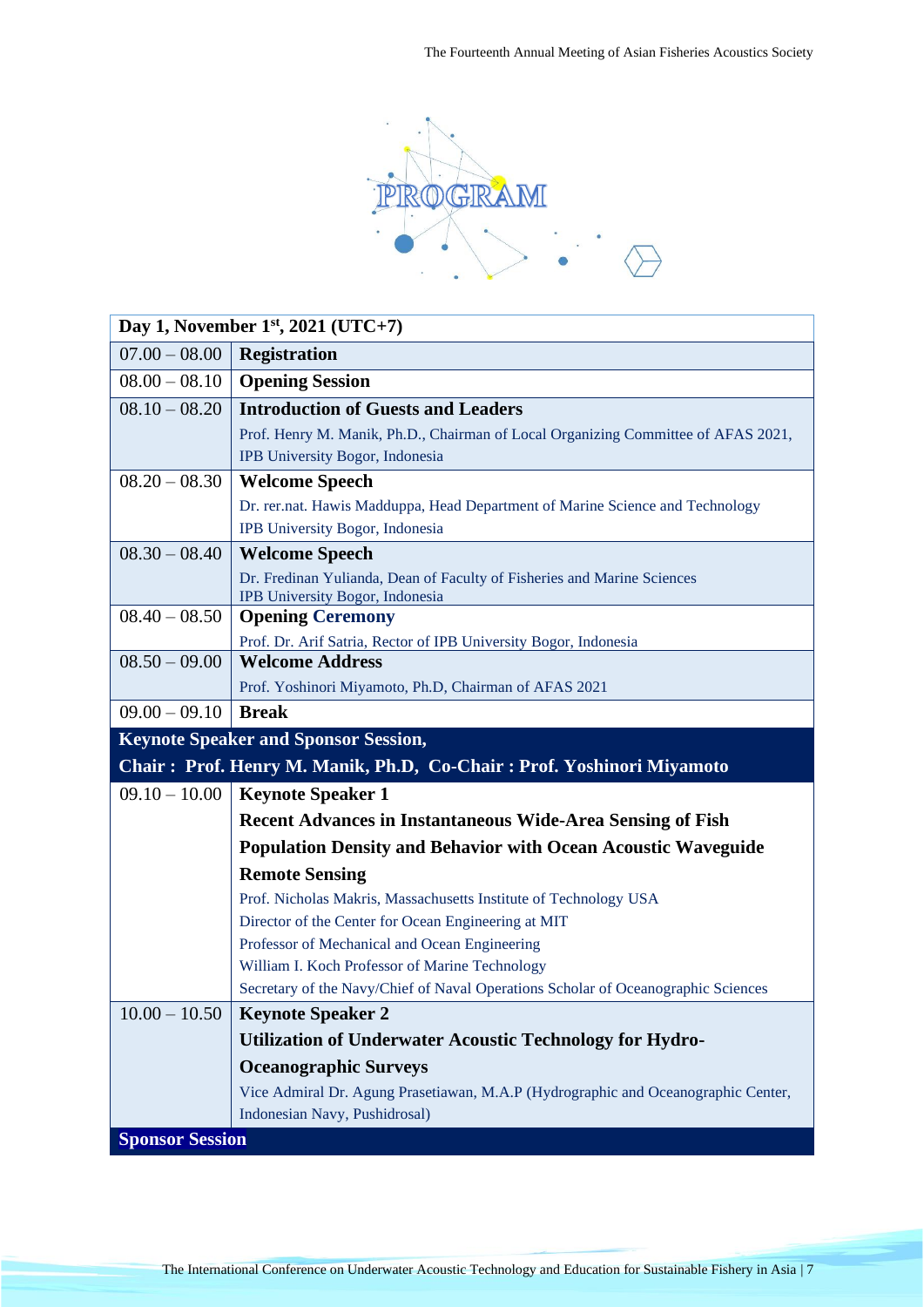| 10.50-11.10     | SS-1 (Simrad)                                                                              |
|-----------------|--------------------------------------------------------------------------------------------|
|                 | <b>Scientific Echosounder and ADCP System for Modern Sensor</b>                            |
|                 | <b>Platform with Wordwide Experiment</b>                                                   |
|                 | Ken Ichi Nakano                                                                            |
| 11.10-11.30     | SS-2 (Furuno)                                                                              |
|                 | <b>Products Introduction of The Split-Beam Echo Sounder FURUNO</b>                         |
|                 | <b>FCV-38 and The Multi-Beam Sonar WASSP</b>                                               |
|                 | Satoshi Misonoo, Stefan Richardson, and Yasushi Nishimori                                  |
| 11.30-11.50     | SS-3 (BioSonics)                                                                           |
|                 | <b>Feasibility Study for Detection of Shrimp Feed Pellets on Pond Bottom</b>               |
|                 | <b>Substrate Using a Scientific Sonar System</b>                                           |
|                 | Timothy W. Acker, and Dr. Asa Packer                                                       |
| 11.50-12.10     | SS-4 (Echoview)                                                                            |
|                 | <b>Introduction of Echoview (Solutions, Applications and Workflow</b>                      |
|                 | Echoview)                                                                                  |
|                 | <b>Briony Hutton</b>                                                                       |
| $12.10 - 13.00$ | <b>Break</b>                                                                               |
| $13.00 - 13.30$ | <b>General Meeting of AFAS and Regional Report</b>                                         |
|                 | Session 1 (SGAT) Chair: Dr. Yasushi Nishimori, Co-Chair: Irsan S. Bodjonegoro, Ph.D        |
| $13.30 - 13.45$ | $AT-1$                                                                                     |
|                 | Designing and Implementing Active Sonar Monitoring System for                              |
|                 | <b>Floating Objects Detection in the Water Column</b>                                      |
|                 | Adhi.KN, Henry M. Manik, and Susilohadi                                                    |
| $13.45 - 14.00$ | $AT-2$                                                                                     |
|                 | Echo Data Transmission Around an Artificial Reef Installed in Gijang                       |
|                 | <b>Coastal Area by The LTE Mobile Communication</b>                                        |
|                 | Hyeon-Ok Shin, Doo-Jin Hwang, Taejong Kang, Eunbi Min and Gyeom Heo                        |
| $14.00 - 14.15$ | $AT-3$                                                                                     |
|                 | <b>Experimental Study on The Measurement of Calibration Sphere</b>                         |
|                 | <b>Echoes by Broadband Scientific Echosounders</b>                                         |
|                 | Jing Liu, Burak Saygili, Akira Iwasa, Tomohito Imaizumi, and Kazuo Amakasu                 |
| $14.15 - 14.30$ | $AT-4$                                                                                     |
|                 | <b>Evaluation of The Resources of Penaeus Vannamei in Aquaculture</b>                      |
|                 | <b>Water Based on DIDSON</b>                                                               |
|                 | SHEN Wei, PENG Zhan fei, ZHANG Jin, CAO Zheng liang, and LIAO De liang                     |
| $14.30 - 14.45$ | $AT-5$                                                                                     |
|                 | A Long-Range Target Detection and Classification System for                                |
|                 | <b>Environmental Monitoring at Marine Hydrokinetic (MHK) Sites</b>                         |
|                 | Timothy W. Acker, Dr. Jae-Byung Jung, and Dr. Asa Packer                                   |
|                 |                                                                                            |
| $14.45 - 14.55$ | <b>Break</b><br>Session 2 (SGTS) Chair: Dr.Kouchi Sawada, Co-Chair: Dr. Totok Hestirianoto |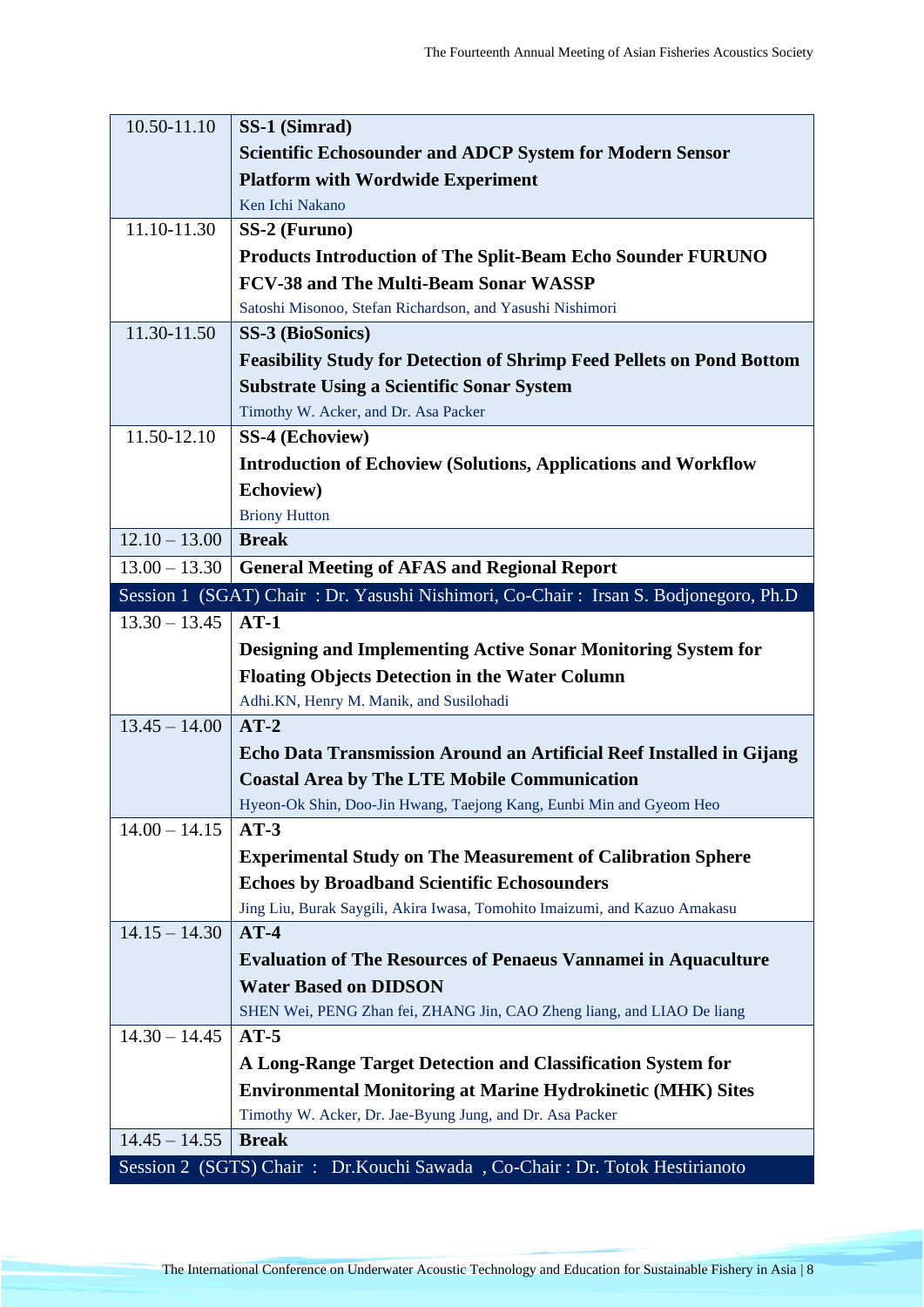| $14.55 - 15.10$ | <b>TS-1</b>                                                                                                              |
|-----------------|--------------------------------------------------------------------------------------------------------------------------|
|                 | The First Report of Target Strength Seahorse (Hippocampus comes)                                                         |
|                 | versus Brood Pouch Volume                                                                                                |
|                 | Feren Rika Susanti, Ita Karlina, and Dony Apdillah                                                                       |
| $15.10 - 15.25$ | $TS-2$                                                                                                                   |
|                 | <b>Target Strength of Puelurus Phase: Scalloped Spiny Lobster</b>                                                        |
|                 | (Panulirus homarus) and Ornate Spiny Lobster (Panulirus ornatus)                                                         |
|                 | Asep Ma'mun, Asep Priatna, Duranta D. Kembaren, and Erfind Nurdin                                                        |
| $15.25 - 15.40$ | <b>TS-3</b>                                                                                                              |
|                 | <b>Analysis of Target Strength of Blue Swimming Crab (Portunus</b>                                                       |
|                 | <i>pelagicus</i> ) Based on Sex Differences                                                                              |
|                 | Deddy Bakhtiar, Chantika Rachma Maylandia, Ari Anggoro, Freddy Supriyadi, and Ellis                                      |
|                 | Nurjuliasti Ningsih                                                                                                      |
| $15.40 - 15.55$ | $TS-4$                                                                                                                   |
|                 | <b>Broadband Target Strength Measurements of Three Bladderless Fishes</b>                                                |
|                 | Naizheng Yan, Tohru Mukai, Kohei Hasegawa, Jun Yamamoto, and Yoshiaki Fukuda                                             |
| $15.55 - 16.10$ | $TS-5$                                                                                                                   |
|                 | <b>Target Strength Distribution in The North Waters of Alue Naga Using</b>                                               |
|                 | <b>Simrad Ek-15 Echosounder</b>                                                                                          |
|                 | Syahrul Purnawan, Leni Anggraini, and Henry M. Manik                                                                     |
| $16.10 - 16.25$ | <b>Break</b>                                                                                                             |
|                 | Session 3 (SGES) Chair: Prof. Kazushi Miyashita, Co-Chair: Dr. Totok Hestirianoto                                        |
| $16.25 - 16.40$ | $ES-1$                                                                                                                   |
|                 |                                                                                                                          |
|                 | Fish Identification by Acoustic Characteristics Analysis of Multi-                                                       |
|                 | <b>Frequency</b>                                                                                                         |
|                 | Doojin Hwang, Eun-bi Min, and Tae-jong Kang                                                                              |
| $16.40 - 16.55$ | $ES-2$                                                                                                                   |
|                 | Diel Vertical Migration of Mesopelagic Fishes in The Central and                                                         |
|                 | <b>Southern Waters, South China Sea</b>                                                                                  |
|                 | Zhang Jun, Jiang Yan'e, Cai Yancong, Kong Xiaolan, CHEN Zuozhi, Yu Wenming, and                                          |
|                 | Sun mingshuai                                                                                                            |
| $16.55 - 17.05$ | $ES-3$                                                                                                                   |
|                 | <b>Fishery Independent (Acoustic) Survey of The Blue Mackerel</b>                                                        |
|                 | <b>Spawning Ground in Yilan Bay, Taiwan</b>                                                                              |
|                 | Ting-Chieh Huang, Ruei-gu Chen, Kuo-Wei Yen, and Hsueh-Jung Lu<br>$ES-4$                                                 |
| $17.05 - 17.20$ |                                                                                                                          |
|                 | The Spatio-Temporal Distribution of Fish Density in Arafura Sea<br>Asep Priatna, Asep Mamun, Wijopriono, and Moh. Natsir |
| $17.20 - 17.35$ | <b>Closing Day-1</b>                                                                                                     |
|                 | Day 2, November $2nd$ , 2021 (UTC+7)                                                                                     |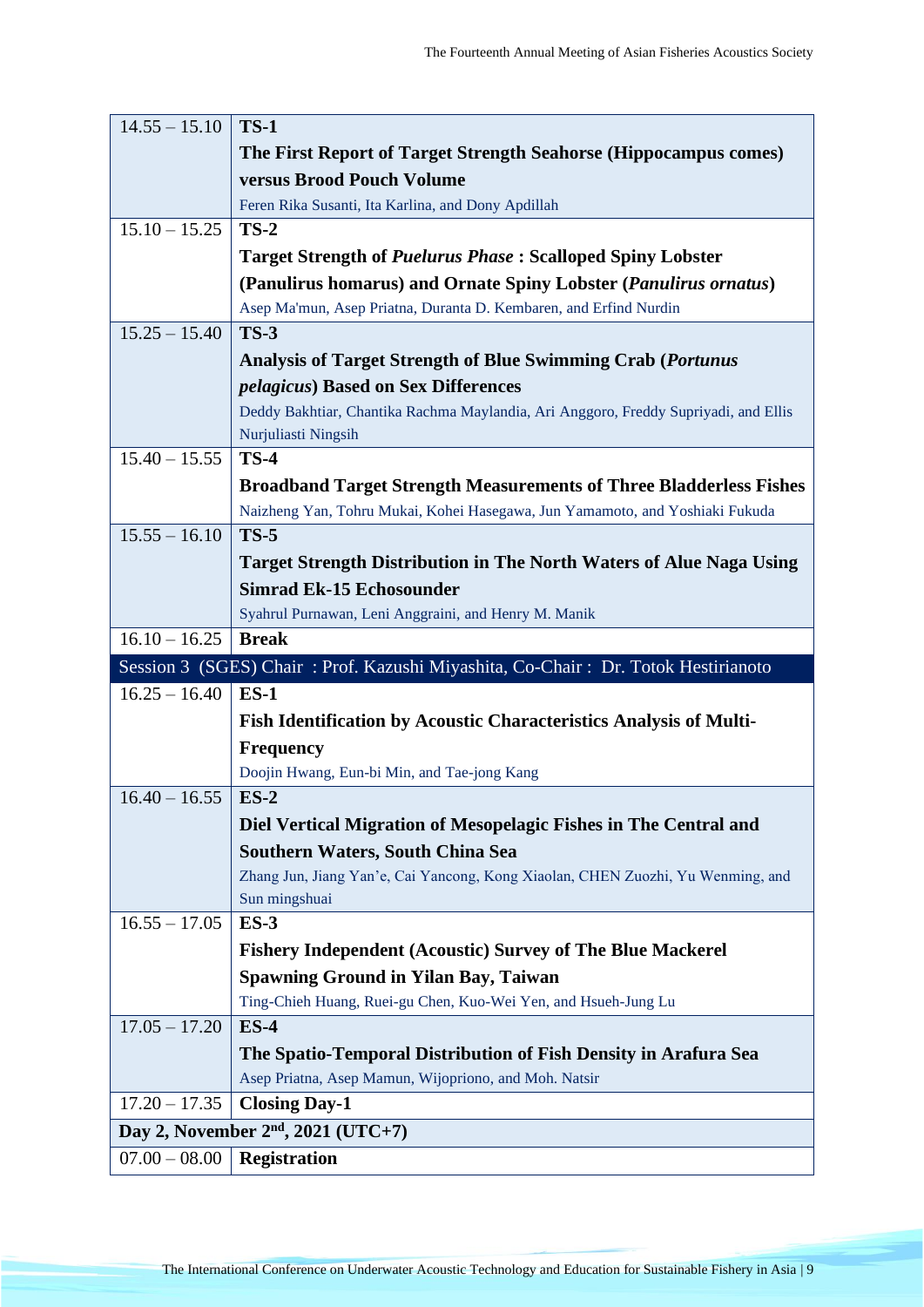| $08.00 - 08.05$ | <b>Opening Session</b>                                                            |
|-----------------|-----------------------------------------------------------------------------------|
| $08.05 - 08.15$ | <b>Break</b>                                                                      |
|                 | Session 4a (SGAA) Chair: Dr. Tomonari Akamatsu, Co-Chair: Dr. Fauziah             |
| $08.15 - 8.45$  | <b>Invited Speaker:</b>                                                           |
|                 | Continental Shelf-scale Passive Ocean Acoustic Waveguide Remote Sensing of        |
|                 | Marine Ecosystems, Dynamics and Directional Soundscapes: Whales, Fish, Ships      |
|                 | and other Sound Producers                                                         |
|                 | <b>Prof Purnima Ratilal</b>                                                       |
|                 | Director Laboratory for Ocean Acoustics and Ecosystem Sensing                     |
|                 | Department of Electrical and Computer Engineering<br>Northeastern University, USA |
|                 | 360 Huntington Ave, 422 Dana, Boston, MA 02115                                    |
| $08.45 - 09.00$ | $AA-1$                                                                            |
|                 | <b>Fish Stock Assessment in North Alue Naga Waters Using Single Echo</b>          |
|                 | <b>Detector</b>                                                                   |
|                 | Syahrul Purnawan, Althaf Haqqi, and Henry M. Manik                                |
| $09.00 - 09.15$ | $AA-2$                                                                            |
|                 | <b>Swimming Behavior Comparison of Olive Flounder (Paralichthys</b>               |
|                 | <b>Olivaceus) Against The Periphyton Attachment to Underwater</b>                 |
|                 | <b>Structure of The Wind Power Plants</b>                                         |
|                 | Gyeom Heo and Hyeon-Ok Shin                                                       |
| $09.15 - 09.30$ | $AA-3$                                                                            |
|                 | <b>Waveform Detection from Biosonar (Tursiops Aduncus)</b>                        |
|                 | Muhammad Zainuddin Lubis, Henry M Manik, Shaik Asif Hossain and Adlian Jefiza     |
| $09.30 - 09.45$ | $AA-4$                                                                            |
|                 | <b>Eelgrass Habitat Identification Using Multispectral Multibeam</b>              |
|                 | Echosounder at Richardson Bay, California                                         |
|                 | Danar Guruh Pratomo, Moniq Fransiska, Irena Hana Hariyanto, Khomsin               |
| $09.45 - 10.00$ | $AA-5$                                                                            |
|                 | <b>Applications SIMRAD EK-15 Echosounder for Estimating the</b>                   |
|                 | <b>Temporal Distribution of Pelagic Fish Target Strength in Pancur</b>            |
|                 | <b>Waters, Indonesia</b>                                                          |
|                 | Heti Apriliani, Totok Hestirianoto, Sri Pujiyati, Ayi Rahmat and Dony Apdillah    |
| $10.00 - 10.15$ | $AA-6$                                                                            |
|                 | <b>Evaluation of Fish School Resources Based on Echo Statistics</b>               |
|                 | WANG Yongxian, SI Jifeng, WANG Yaobin, LI Xue, and Xu Xiaoliang                   |
| $10.15 - 10.30$ | $AA-7$                                                                            |
|                 | Insights on the distribution and drift trajectories of fish larvae in             |
|                 | <b>Cendrawasih Bay Papua Indonesia</b>                                            |
|                 | Aldo Darmawan, Agus S Atmadipoera, Dwiyoga Nugrohio, M Mukhlis Khamal, Henry M    |
|                 | Manik, and Asep Ma'mun                                                            |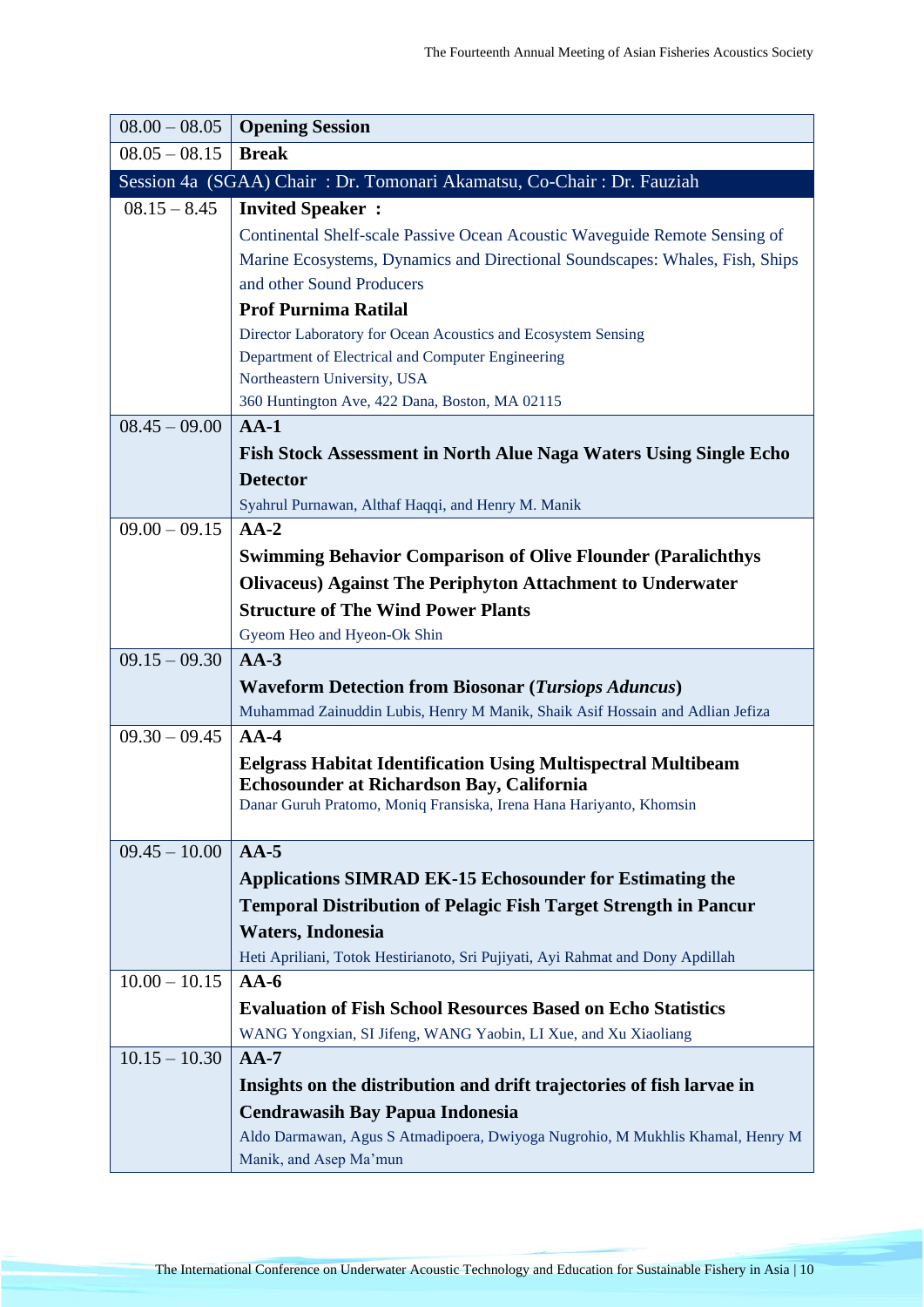| $10.30 - 10.40$ | <b>Break</b>                                                                                  |
|-----------------|-----------------------------------------------------------------------------------------------|
|                 | Session 4b SGAA Chair: Prof. Yong Tang Co-Chair: Dr. I Gede Hendrawan                         |
| $10.40 - 10.55$ | $AA-8$                                                                                        |
|                 | <b>Estimation of Fish Stock Using Integrated Acoustic Biomass and Catch</b>                   |
|                 | <b>Composition in The Inland Waters of Giam Siak Kecil, Bengkalis</b>                         |
|                 | <b>Indonesia</b>                                                                              |
|                 | Asep Priatna, Melfa Marini, Khairul Amri, Ali Suman, and Muhlizar                             |
| $10.55 - 11.10$ | $AA-9$                                                                                        |
|                 | Fish Aggregation Patterns Under the Effect of Light on Stationary Lift                        |
|                 | net Using Acoustic Methods in Banyuasin Waters-Indonesia                                      |
|                 | Ellis Nurjuliasti Ningsih, Edo Arnando, Freddy Supriyadi, Fitri Agustriani, Anna,             |
|                 | Purwiyanto, Wike Ayu Eka Putri, and Fauziyah                                                  |
| $11.10 - 11.25$ | $AA-10$                                                                                       |
|                 | <b>Acoustic Detection and Extraction of Artificial Reefs</b>                                  |
|                 | Liao Deliang                                                                                  |
| $11.25 - 11.40$ | $AA-11$                                                                                       |
|                 | Fish Larvae and Density of Pelagic Fishes Distribution in the Java-                           |
|                 | <b>Flores-Makassar Seas</b>                                                                   |
|                 | Asep Priatna, Karsono Wagiyo, Agus Atmadipoera, Rina Zuraida, Henry M. Manik, Asep            |
|                 | Mamun, Yani Permanawati, and Herlisman                                                        |
| $11.40 - 11.55$ | $AA-12$                                                                                       |
|                 | <b>Estimation of Stock Abundance of Fish Resource Using Hydroacoustic</b>                     |
|                 | Method in Banyuasin Waters, Banyuasin Regency, South Sumatra                                  |
|                 | <b>Province</b>                                                                               |
|                 | Agung, Ellis Nurjuliasti Ningsih, Freddy Supriyadi, Fitri Agustriani, Rozirwan, T Zia         |
|                 | Ulqodry, and Fauziyah                                                                         |
| $11.55 - 12.10$ | $AA-13$                                                                                       |
|                 | <b>Acoustic Surveys to Estimate Fish Biomass in Indonesia Marine Waters</b>                   |
| $12.10 - 13.00$ | Asep Priatna, Asep Mamun, Fayakun Satria, Ali Suman, and Indra Jaya<br><b>Break</b>           |
|                 |                                                                                               |
| $13.00 - 13.15$ | Session 5 (SGEM) Chair: Prof. Tohru Mukai, Co-Chair: Dr. Danar G. Pratomo<br>$EM-1$           |
|                 |                                                                                               |
|                 | <b>Quantification of Seabed Acoustic Backscatter Strength Using</b>                           |
|                 | <b>Scientific Single Beam Echosounder</b>                                                     |
| $13.15 - 13.30$ | La Elson, Henry M. Manik, Totok Hestirianoto, dan Sri Pujiyati<br>$EM-2$                      |
|                 | <b>Acoustic Backscatter from Tilted Multibeam Echosounder Sonar</b>                           |
|                 |                                                                                               |
|                 | <b>System to Detect Fringing Reef Habitats</b>                                                |
| $13.30 - 13.45$ | Rozaimi Che Hasan, Najhan Md Said, Khaira Ismail, Azizi Ali, and Albert Apollo Chan<br>$EM-3$ |
|                 |                                                                                               |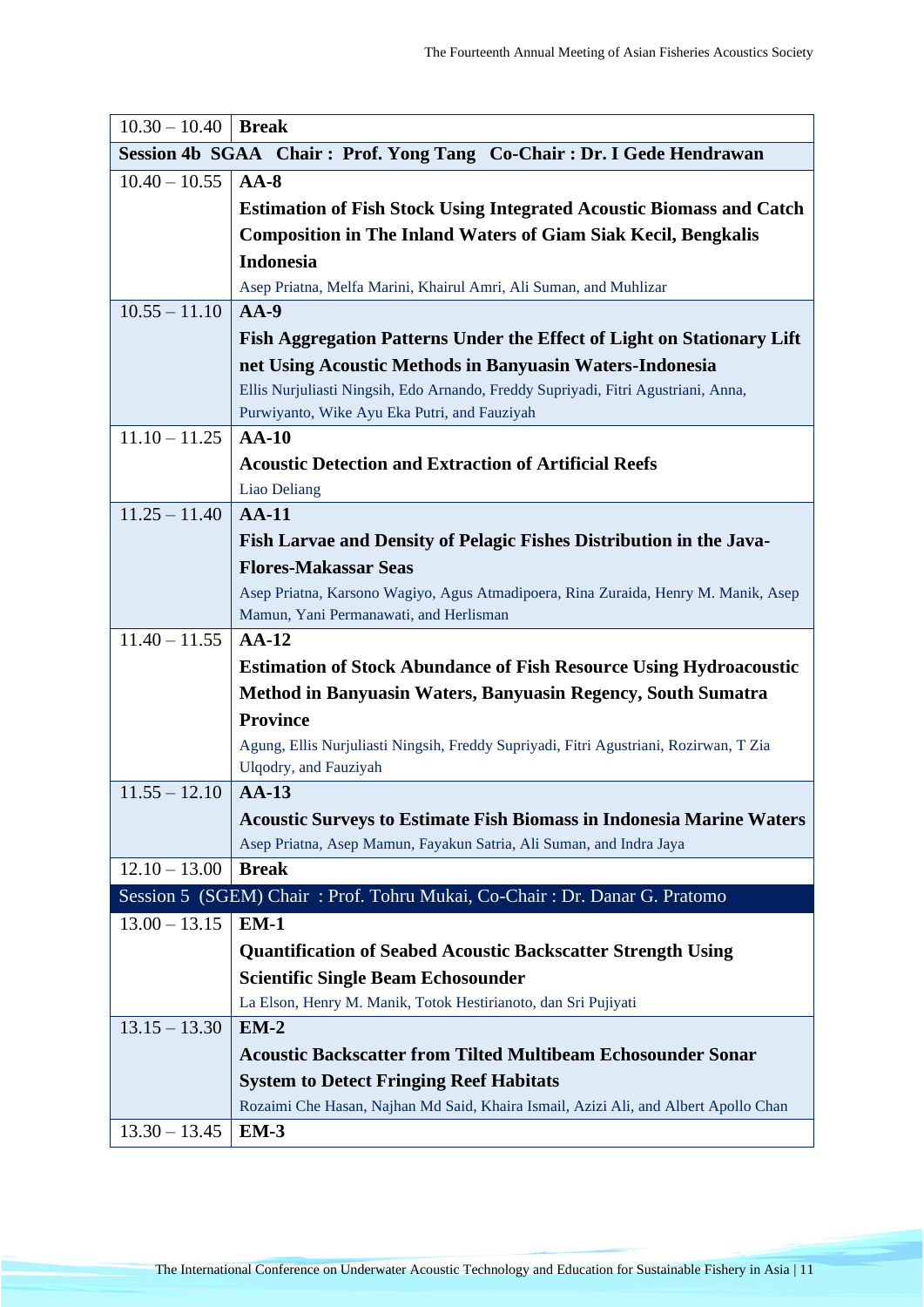|                 | Sound Scattering Layers Within and Beyond the Seychelles-Chagos                                                                    |
|-----------------|------------------------------------------------------------------------------------------------------------------------------------|
|                 | Thermocline Ridge (SCTR) in the Southwest Indian Ocean                                                                             |
|                 | Myounghee Kang, Jung-Hoon Kang, Minju Kim, SungHyun Nam, Yeon Choi, and Dong-                                                      |
|                 | <b>Jin Kang</b>                                                                                                                    |
| $13.45 - 14.00$ | $EM-4$                                                                                                                             |
|                 | <b>Bottom Condition Survey Using Fishfinder for Fishery</b>                                                                        |
|                 | Akinori Kasai, Yoshihiro Nishiyama, Takuto Hazama, and Nobuyo Matsushima                                                           |
| $14.00 - 14.15$ | $EM-5$                                                                                                                             |
|                 | Measurement and Analysis of Acoustic Backscatter for Bottom                                                                        |
|                 | <b>Classification of Tidung Island Waters</b><br>Hasbi, Henry M. Manik, S. Pujiyati, L.Elson, Suhengki, Amdani, R.Kasanah, and S.R |
|                 | Deswati                                                                                                                            |
| $14.15 - 14.30$ | $EM-6$                                                                                                                             |
|                 | <b>Guidance on Measurement and Evaluation Methods for Underwater</b>                                                               |
|                 | <b>Sound</b>                                                                                                                       |
|                 | Tomonari Akamatsu                                                                                                                  |
| $14.30 - 14.45$ | $EM-7$                                                                                                                             |
|                 | <b>Acoustic Measurement of The Cyanobacterium Microcystis</b>                                                                      |
|                 | Aeruginosa Using a Quantitative Echo Sounder in Lake Sakura                                                                        |
|                 | Riku NAKAMORI, Kenji MINAMI, Hokuto SHIRAKAWA, Yanhui ZHU, Jiro OKITSU,                                                            |
|                 | Tomonori OSUGI, Nobuyuki AZUMA, Sangyeob KIM, Mitsuki KURODA, Shohei                                                               |
|                 | NAGAOKA, Nobuhiko SATO, and Kazushi MIYASHITA                                                                                      |
| $14.45 - 15.00$ | $EM-8$                                                                                                                             |
|                 | Monitoring of jellyfish at the water intake of nuclear power plant                                                                 |
|                 | by using acoustic methods                                                                                                          |
|                 | WANG Zi, TANG Yong, FU Yuanyuan, MENG Wei, WANG Shuai, LIU Xiaolin                                                                 |
| $15.00 - 15.10$ | <b>Break</b>                                                                                                                       |
|                 | Session 6 (Others Topic) Chair: Prof. Kazuo Amakasu Co-Chair: Dr. Agus S Atmadipoera                                               |
| $15.10 - 15.25$ | <b>OT-1</b>                                                                                                                        |
|                 | <b>Ocean Temperature Stratification Inverted From Low-Frequency</b>                                                                |
|                 | <b>Acoustic Reflection In The Northern Maluku Sea</b>                                                                              |
|                 | Randi Firdaus, Henry M. Manik, Agus S. Atmadipoera, Rina Zuraida, and Catur Purwanto                                               |
| $15.25 - 15.40$ | <b>OT-2</b>                                                                                                                        |
|                 | <b>Trial of Seabed Classification Using Multifrequency Quantitative</b>                                                            |
|                 | Echosounder                                                                                                                        |
|                 | Masanori Fujinuki, Tohru Mukai*, Kohei Hasegawa, Yoshiaki Fukuda, and Naizheng Yan                                                 |
| $15.40 - 15.55$ | <b>OT-3</b>                                                                                                                        |
|                 | <b>Mapping of Seabed Surface and Sediment Types Using The</b>                                                                      |
|                 | <b>Hydroacoustic Method in The Waters of Banyuasin, Banyuasin</b>                                                                  |
|                 | <b>Regency, South Sumatera</b>                                                                                                     |
|                 | Remi Akbarimansyah, Ellis Nurjuliasti Ningsih, Freddy Supriyadi, Fitri Agustriani,                                                 |
|                 | Rozirwan, T Zia Ulqodry, and Fauziyah                                                                                              |